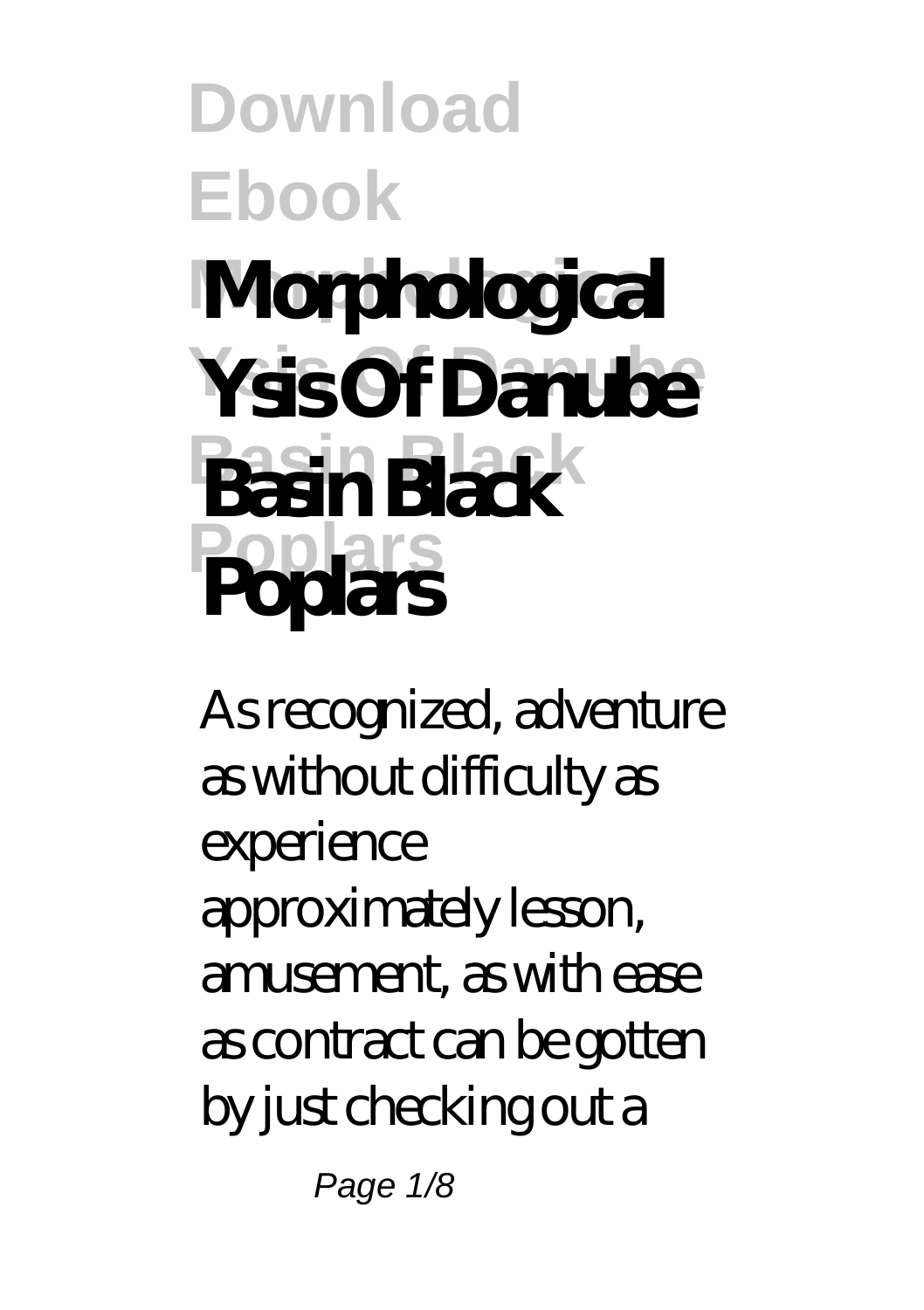**Morphological** books **morphological ysis Ysis Of Danube poplars** after that it is not directly done, you could **Poplars** say you will even more in **of danube basin black** this area this life, in this area the world.

We give you this proper as capably as easy artifice to acquire those all. We manage to pay for morphological ysis of danube basin black Page 2/8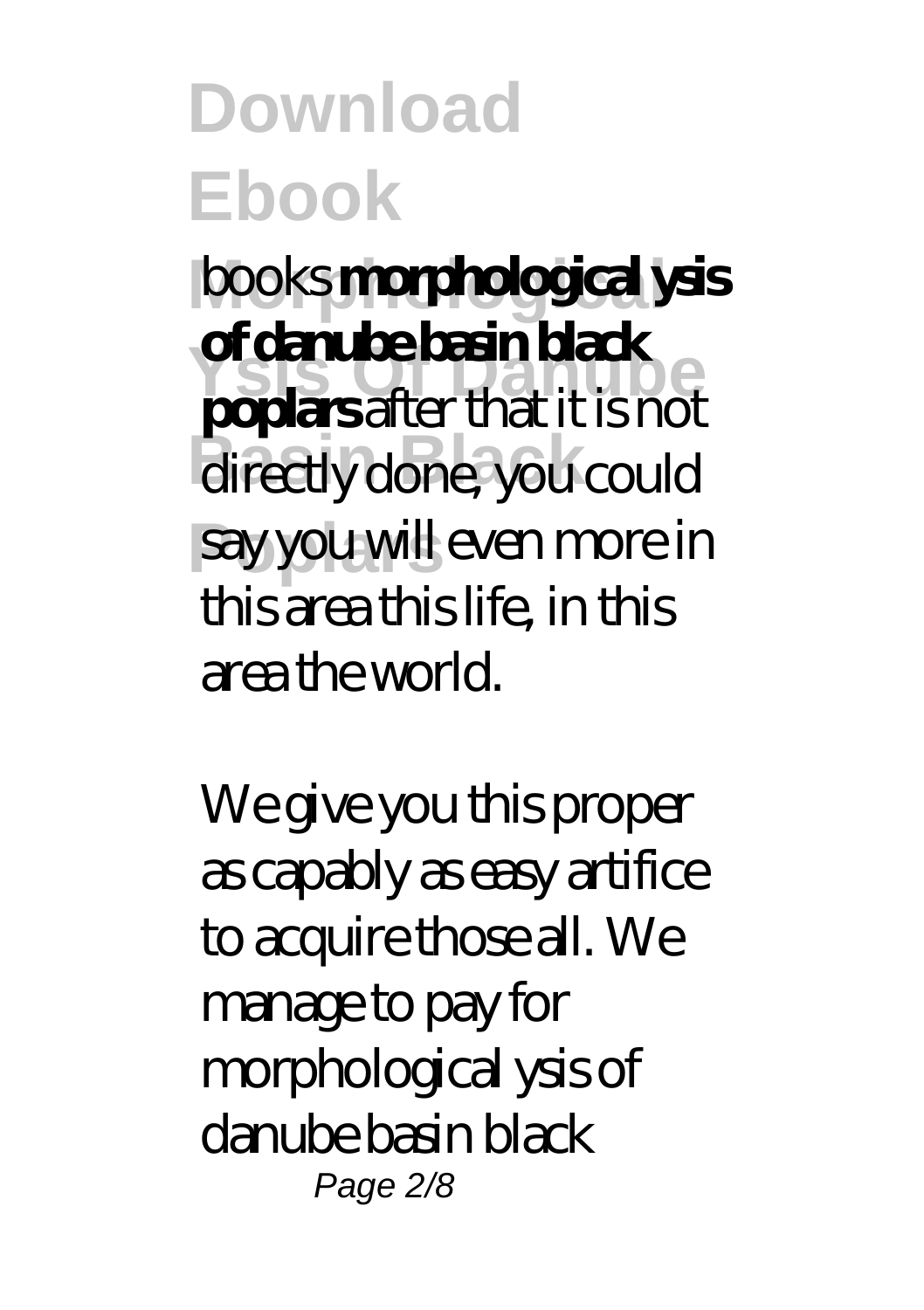poplars and numerous *BOOKS* COILECTION IS TRONGER research in any way. in the midst of them is this books collections from morphological ysis of danube basin black poplars that can be your partner.

### **Morphological Ysis Of Danube Basin**

Part 1 New Investigations into the Iguanodon Page 3/8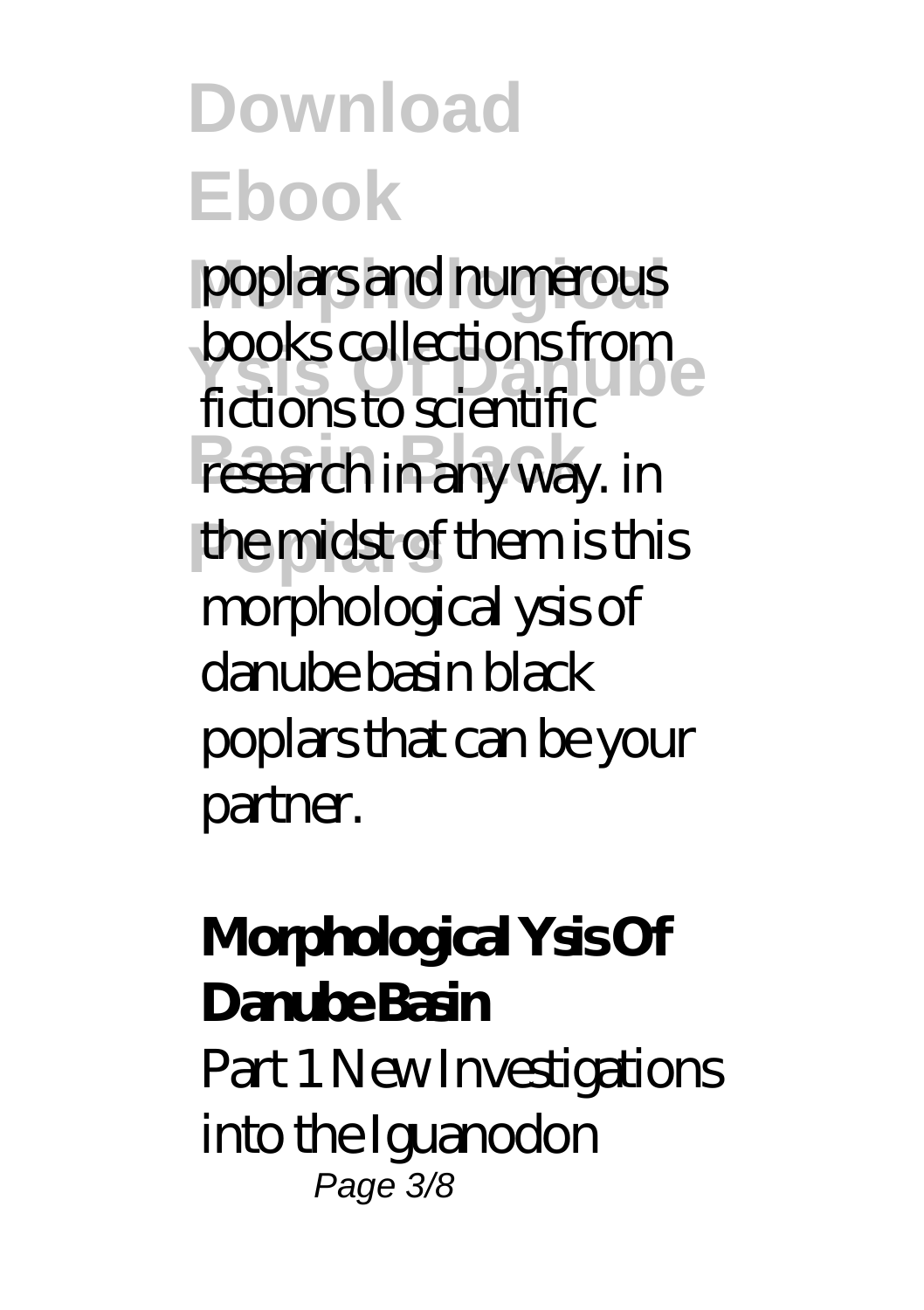Sinkhole at Bernissart **Ysis Of Danube** Cretaceous Localities in the Mons Basin K **Poplars** (Belgium) 1 Bernissart and Other Early and the Iguanodons: Historical Perspective and New ...

### **Bernissart Dinosaurs and Early Cretaceous Terrestrial Ecosystems** I graduated at the University of Turin Page 4/8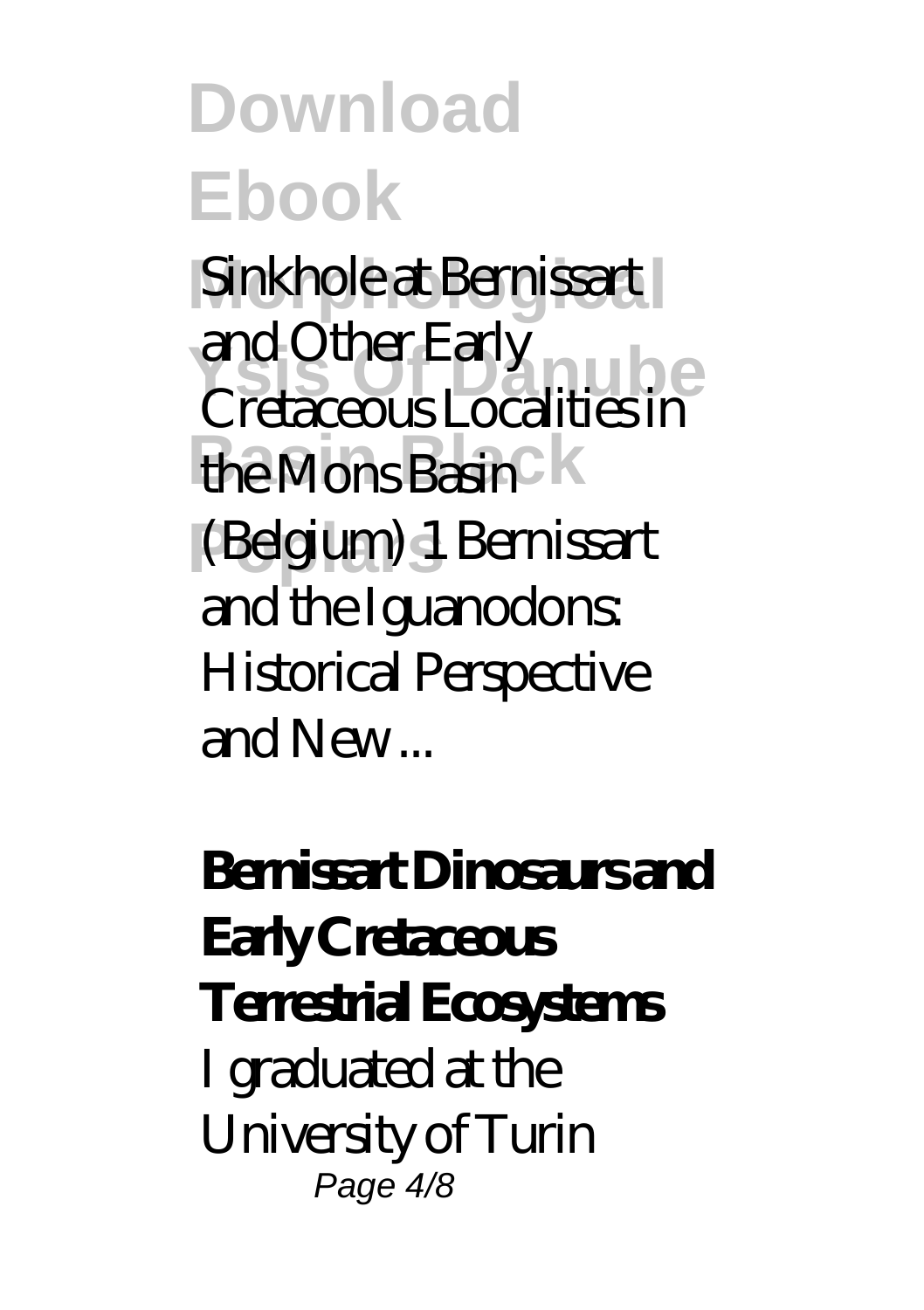(Italy) and completed wo wasiers and my Prius<br>studies in Marseilles **Basin Black** (France) before arriving **Poplars** at the Natural History two Masters and my PhD Museum (NHM, London, UK) in 2002 with a ...

#### **Dr Silvia Bello**

The Archaeological Site of Al-Hijr (Madâin Sâlih) is the first World Heritage property to be Page 5/8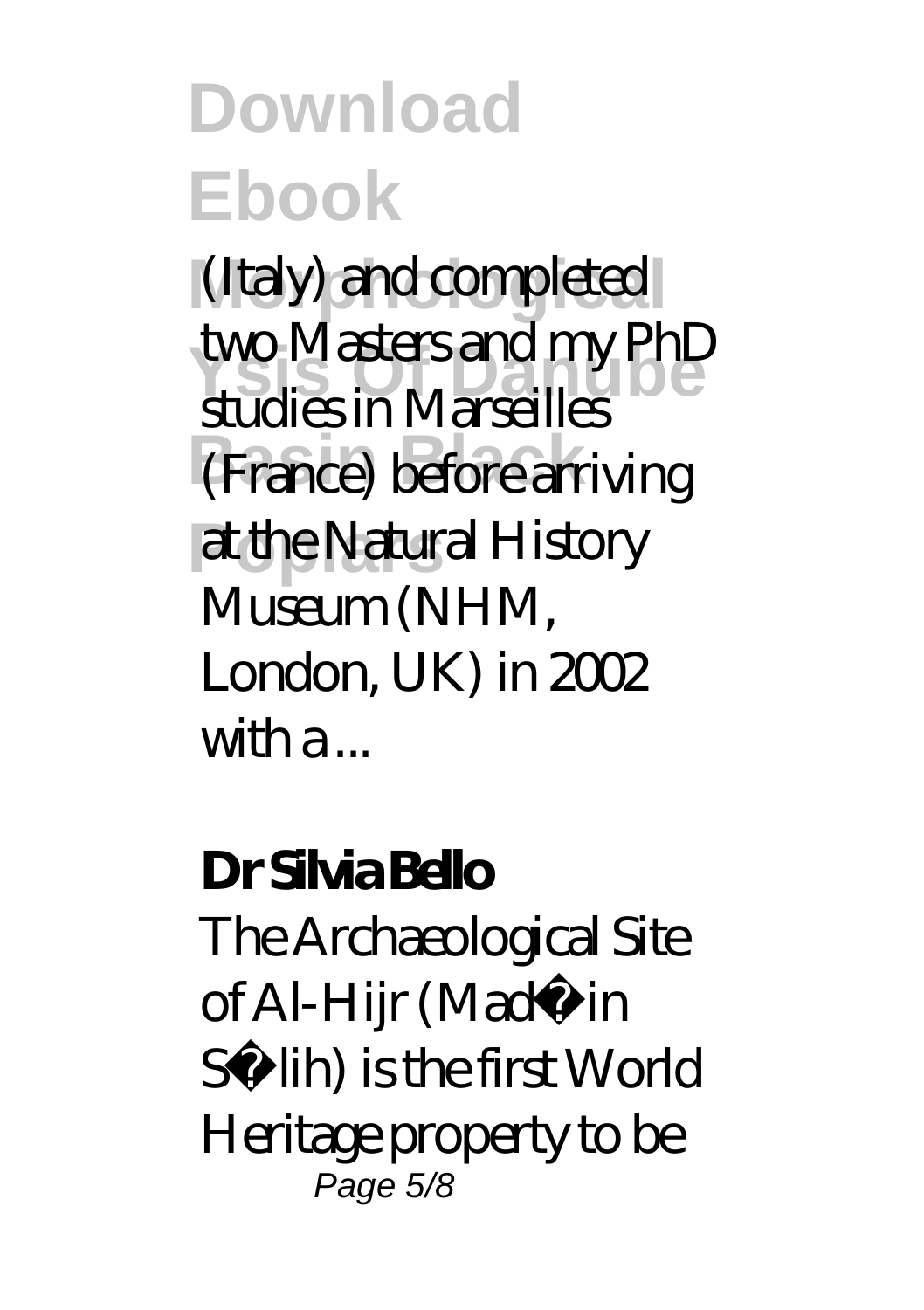**Morphological** inscribed in Saudi **Ysis Of Danube** as Hegra it is the largest conserved site of the **Poplars** civilization of ... Arabia. Formerly known

### **New Inscribed Properties (2008)**

You are leaving Cambridge Core and will be taken to this journal's article submission site. To send this article to your account, please Page 6/8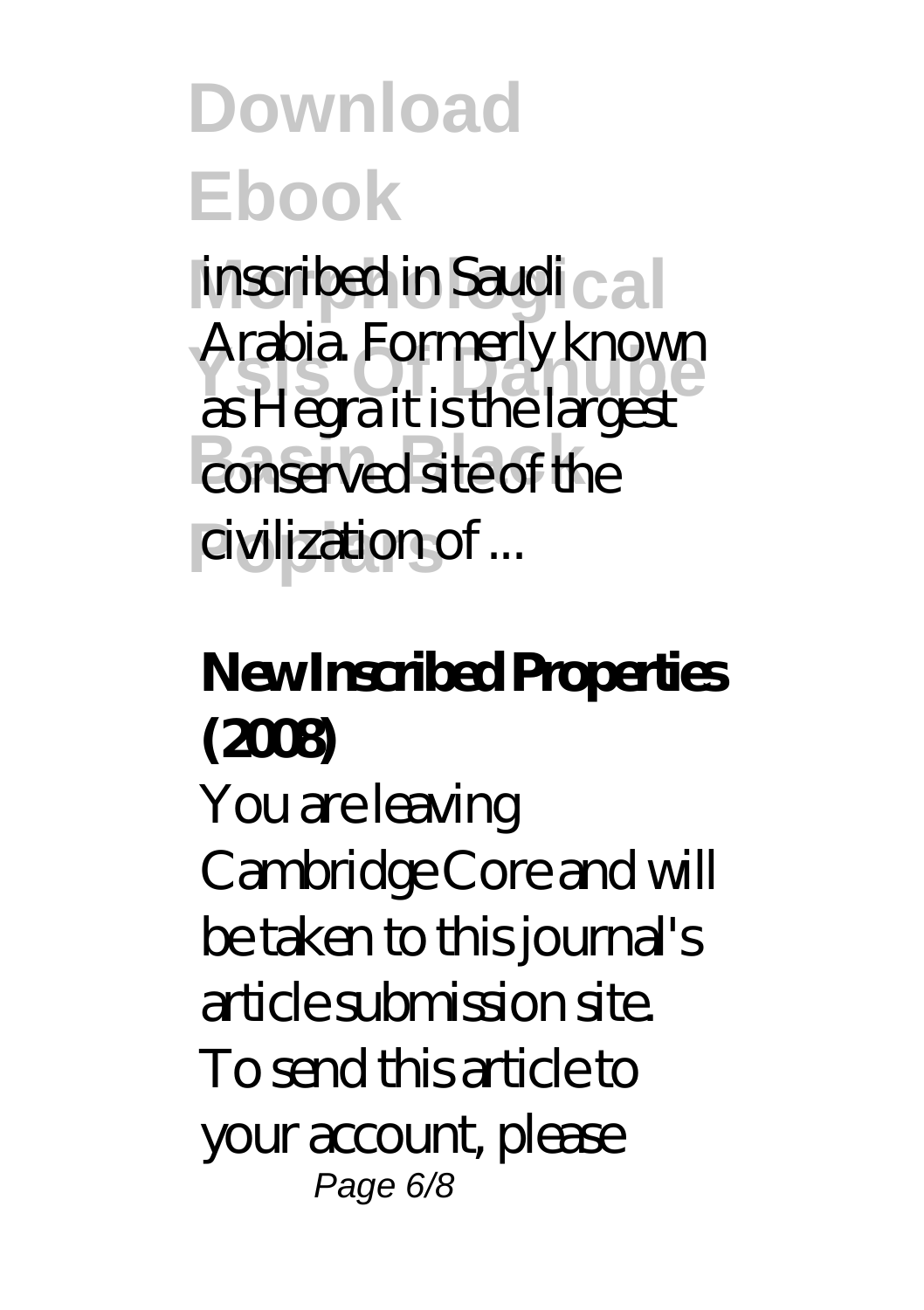select one or more **Ysis Of Danube** you agree to abide ... **Basin Black** formats and confirm that

# **Poplars Quaternary Research**

Part 1 New Investigations into the Iguanodon Sinkhole at Bernissart and Other Early Cretaceous Localities in the Mons Basin (Belgium) 1 Bernissart and the Iguanodons: Historical Perspective Page 7/8